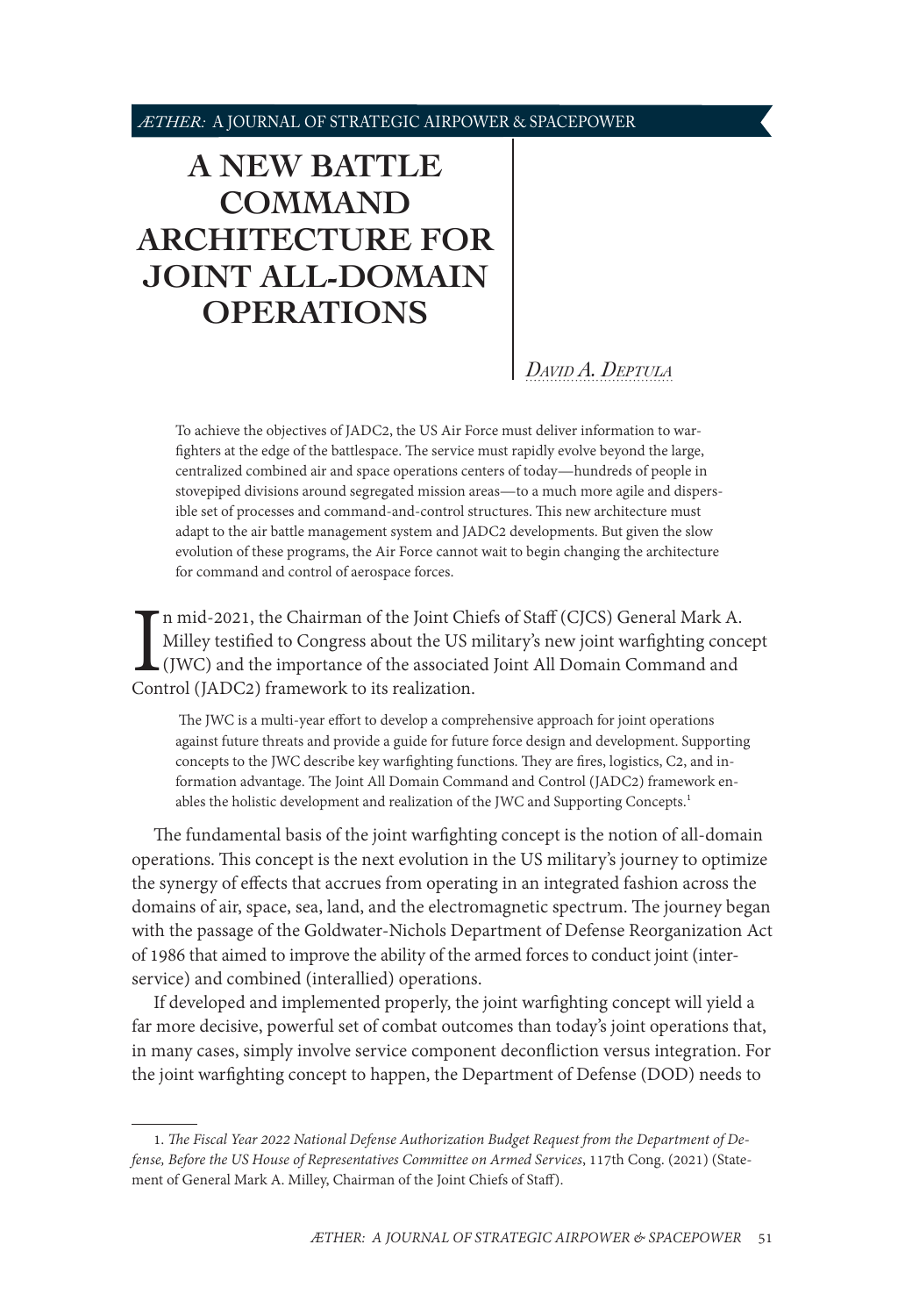get serious about turning theory into reality. That means taking incremental but concrete steps toward meeting the objectives of JADC2, not waiting for a complete solution to implement this concept.

Joint All Domain Command and Control will require much time to engineer as it involves a mammoth conversion of existing concepts, capabilities, and service perspectives. But these endeavors can be accelerated through the rapid evolution of current command and control (C2) paradigms. Specifically, it is time to move beyond large, centralized, static command and control facilities to mobile, distributed command and control, with the capability to handle the same volume and diversity of information as a regional combined air and space operations center.

As it seeks all-domain synergy by embracing complementary versus merely additive employment of capabilities from different domains, the goal of JADC2 is to attain interdependency that enhances effectiveness and compensates for individual vulnerabilities of each of the domains. Desired military effects will increasingly be generated by the interaction of systems that share information and empower one another.

Instead of a set of disconnected, singularly focused combat systems in each of the domains, the JADC2 vision sees assets combined through digital connective glue to become a weapon system capable of conducting disaggregated, distributed operations over an entire operational area. This effort will require treating every platform as a sensor and an effector. It will require a new battle command architecture and C2 paradigm that enables automatic linking, as does cellular phone technology today. This architecture will also need to transfer data securely, reliably, and seamlessly without the need for human interaction.

## The Envisioned Transformation

The overarching goal of actualizing JADC2 with the degree of integration required to achieve a self-forming, self-healing complex into reality will be difficult and require significant effort. Every military service and combatant command will be involved. Several major obstacles in organization, culture, training, acquisition, and policy will need to be overcome. This effort will require connecting, decision making, and responding at speed. It will require resilient networks and a degree of sharing among service components, Allies, and partners not yet achieved.

These numerous and multifaceted challenges are being addressed across services, combatant commands, and our Allies and partners even now. But due to their complexity, it will take many years—if not decades—before the ultimate vision of integrated, interdependent, self-forming, self-healing all-domain joint and combined operations are a reality. Yet the growing threats facing us demand solutions today. Accordingly, it is time to address the elements of JADC2 that can be changed now to meet these challenges.

Each of the service components and combatant commands have well-established operating command and control concepts, facilities, and procedures that have proven workable in past conflicts. Each of the variety of command and control architectures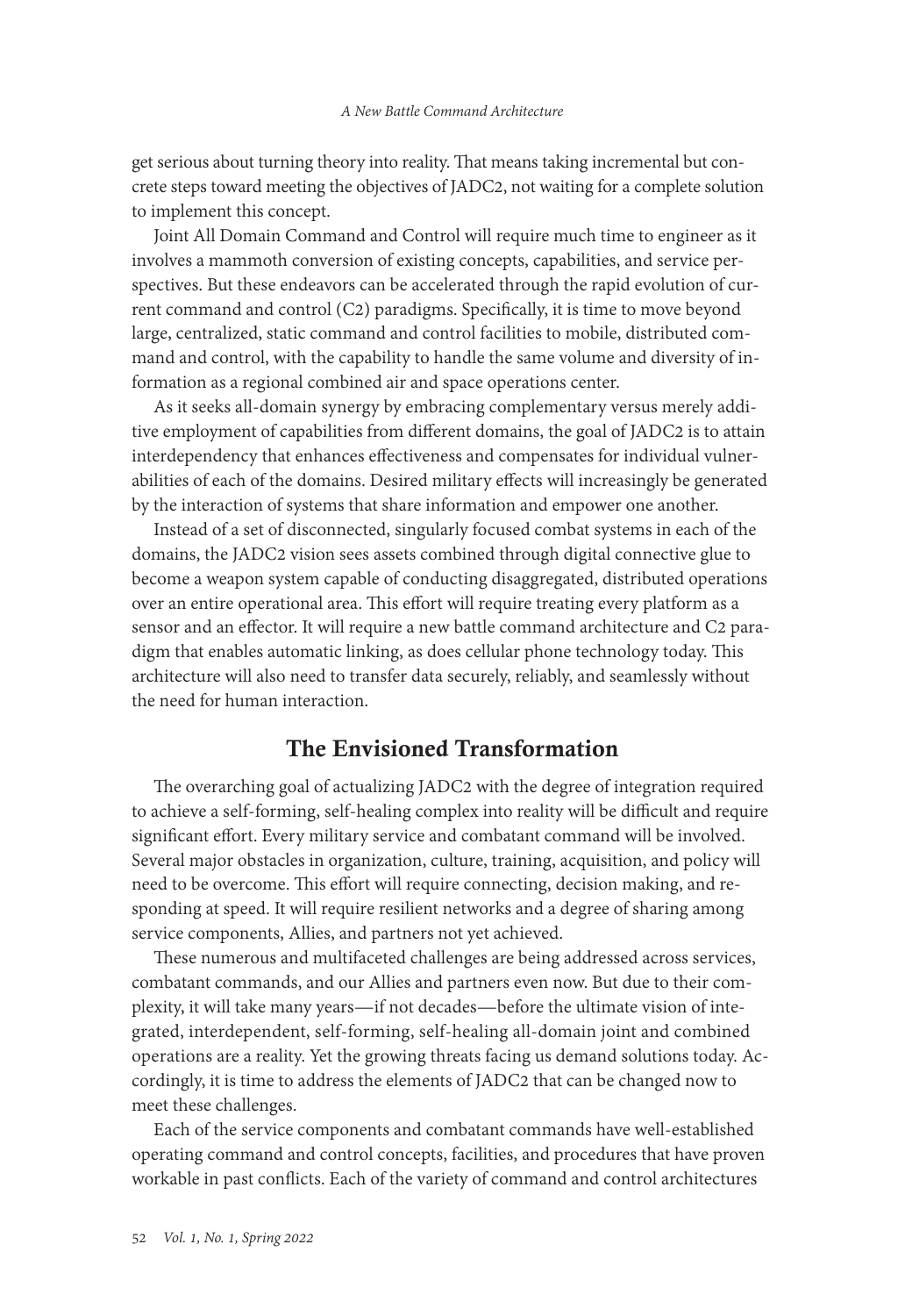#### *Deptula*

that currently exist, however, will require extensive modification in order to survive much less operate—against emerging threats.

A prerequisite to successful operations in all the domains is control of the aerospace environment. Once established, this control facilitates the freedom of action and movement for all other joint and combined forces—without it, effective joint and combined operations are not possible. Accordingly, the critical functions that ensure effective command and control of aerospace operations must be a priority.

The ability to command and control air and space forces is affected by three major elements: threats, technology, and the velocity of information. The changes in these three areas since the design, establishment, and operation of the US Air Force's air and space operations center—the AN/USQ-163 Falconer—have been dramatic and continue to accelerate.

Therefore, it is time to ask the question, can the Air Force achieve success in future operations by evolving our current concepts of operation, organizations, and acquisition processes for modernization or must the service seek fundamental change to each of these elements that affect the current theater air and space control system? Before providing an answer, let's take a brief look at each of the trends affecting our ability to effectively command and control aerospace operations.

## Future Threats and the Operational Environment

#### *Threats*

Today, peer threats pose unacceptable risk to current means of command and control when the US military is attempting to operate inside an anti-access/area-denial (A2/AD) environment. For over 30 years, the US Air Force has essentially been on a command and control holiday having the luxury of not being contested in the aerospace domains. Those days are over.

Military competitors have accomplished modernization on an unprecedented scale. They have rapidly closed the gap with the US, Allies, and friendly militaries across a broad spectrum of capabilities including aircraft, spacecraft, missiles, weapons, cyber, command and control, jammers, electronic warfare, data links, and others.

Potential adversaries have also studied the American way of war and have determined it is better to keep us out of their neighborhood rather than face our combat power. They have adopted and are proliferating A2/AD capabilities designed to deny the US and its Allies and partners freedom of action. Mitigating these capabilities pose significant challenges driving us to operate with greater risk and farther away from potential areas of conflict.

Anti-access/area-denial capabilities threaten the service's ability to command and control air and space operations in multiple ways. Near-peer adversaries can employ kinetic and nonkinetic weapons to deny us communications and intelligence, surveillance, and reconnaissance from space-based assets thereby isolating our forces and blinding our view.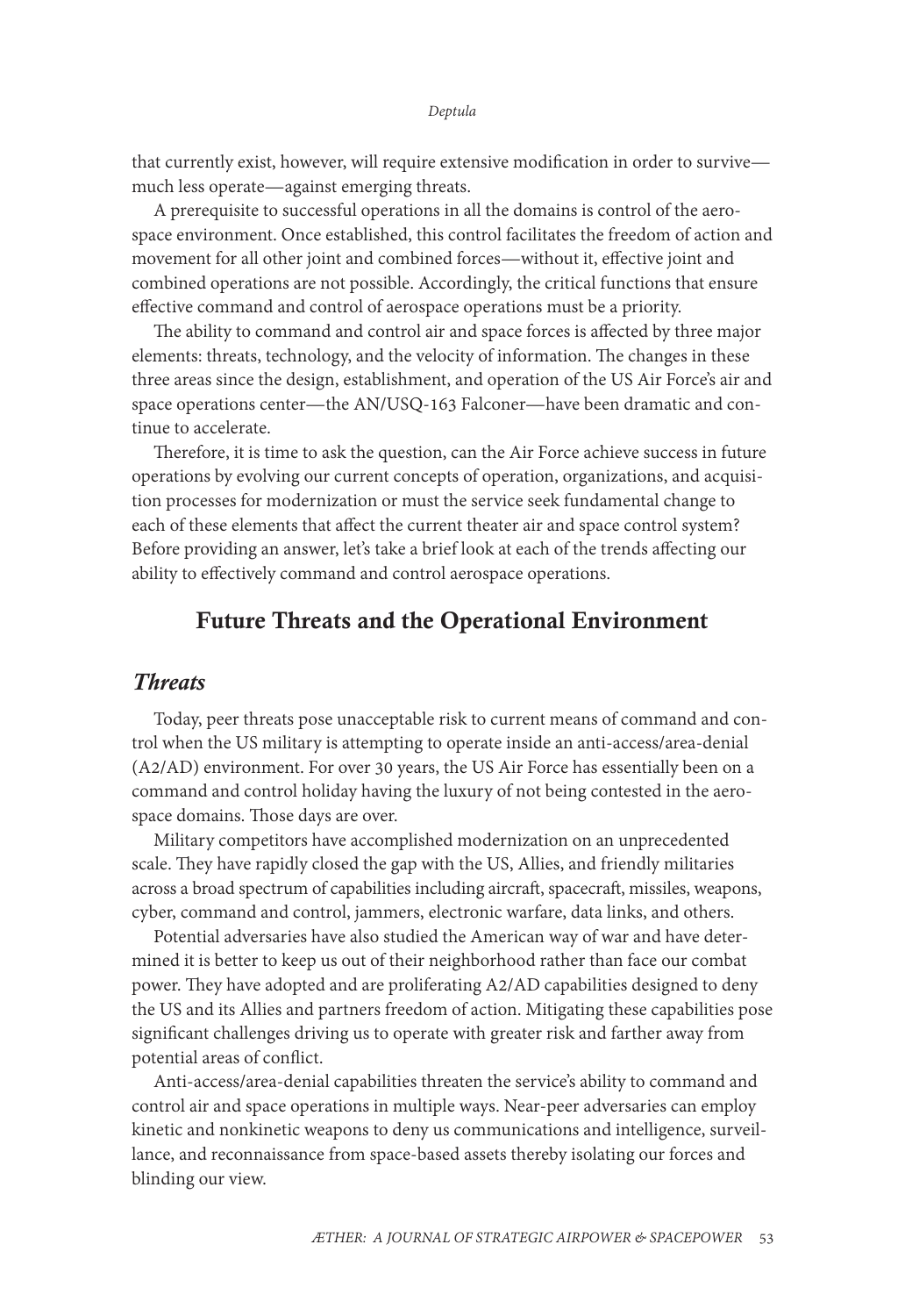Cyber attacks are becoming more sophisticated and can disrupt operations at wellestablished combined air and space operations centers. Accurate long-range cruise and ballistic missiles now threaten these large, fixed, and vulnerable facilities. As the factory for generating strategy, plans, and the tasking orders for air and space assets, the combined air and space operations center has become an extremely lucrative target.

## *Technology*

New technologies are enabling new capabilities that optimize command and control mechanisms to accomplish desired effects. The service needs to think beyond constraints that traditional culture imposes on new technology. For example, nextgeneration aircraft may still be labeled in traditional nomenclature such as fighters, bombers, and airlifters, but technologically they have the capability to perform multiple missions due to the miniaturization of sensors, processing power, weapons, energy production, and other capabilities. They are flying "sensor-effectors" that can form the basis of highly resilient redundant-node networks and multiple kill paths to minimize the critical system value of current highly centralized and limited command and control nodes—like combined air and space operations centers—that an enemy could easily target.

This will require leading-edge networking capabilities, assured communications, and different approaches to solving our data bandwidth challenges. For example, to solve the explosion in data growth from advanced sensors, instead of building bigger pipes to transmit the collected data, increases in processing power now enable the processing of data on-board and the off boarding of only what is of interest to the users. This approach inverts the way we do intelligence, surveillance, and reconnaissance processing today.

Rapid information exchange is especially important at the forward edge of combat, for the value of actual data is often transitory and diminishes as time and circumstances pass. The development of a technological approach to share information automatically and rapidly among diverse users and across multiple classifications and Allied and partner nations will be a key to creating the future force.

The old adage, "speed is life" is no longer just about flying—it is also about rapidly evolving software tools to fight and win. We must think outside of the organizational constructs that history has etched into our collective psyche. Network-centric, interdependent, and functionally integrated operations are the keys to future military success.

## *Velocity of Information*

Significant advancements in telecommunications, sensors, data storage, and processing power are emerging every day. As a result, the targeting cycle has evolved from weeks to days to minutes, and from multiple, specialized, and separate aircraft to the ability of one aircraft to "find, fix, and finish" in minutes. Growing accessibility to information requires the restructure of command and control hierarchies to facilitate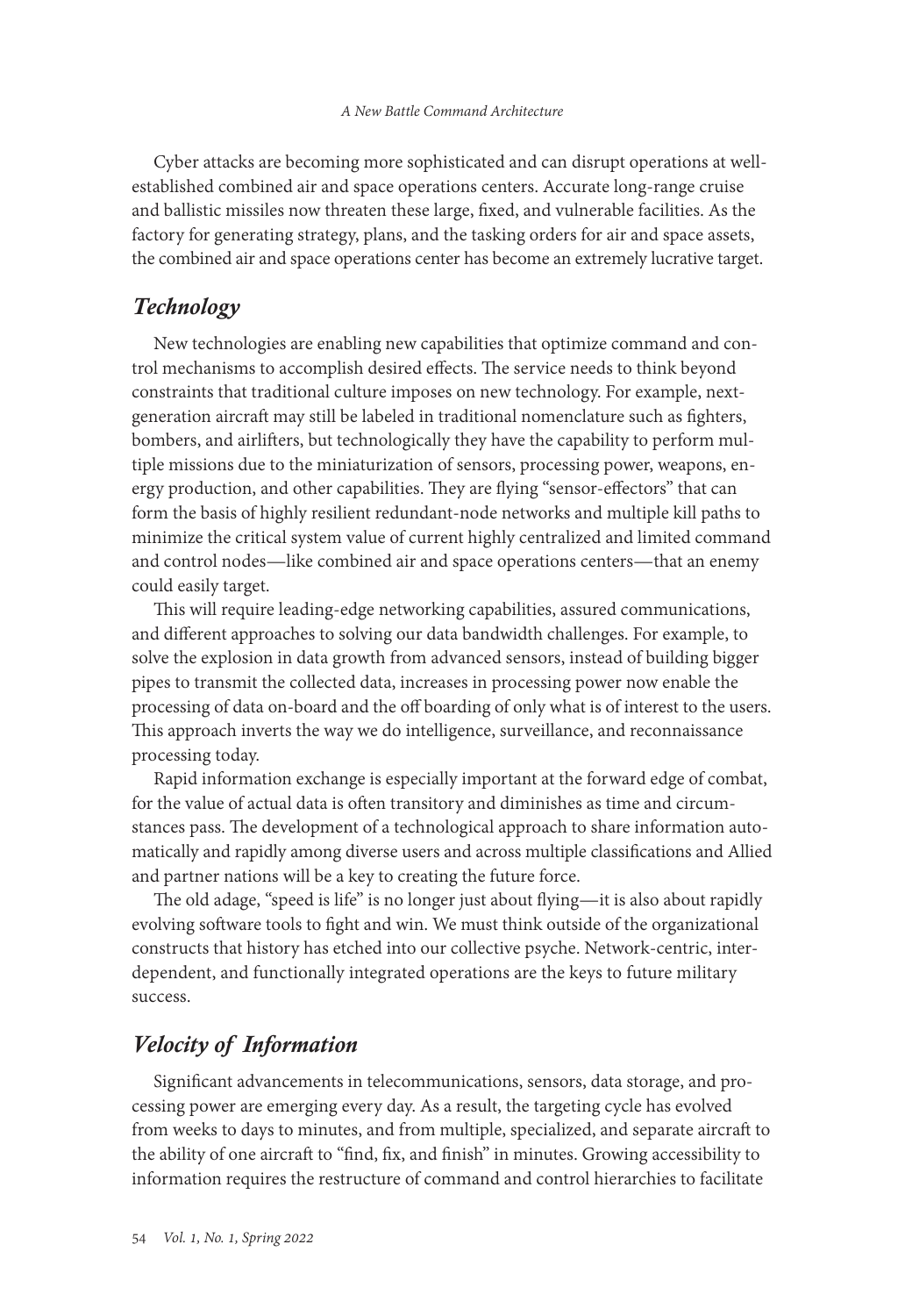rapid engagement of perishable targets and to capitalize on our technological capability. Information synthesis and execution authority must be shifted to the lowest possible levels while senior commanders and staffs must discipline themselves to stay at the appropriate level of war.

To move beyond large, centralized, static command and control facilities to mobile, distributed C2, with the capability to handle the same volume and diversity of information of a regional combined air and space operations center today will require a reappraisal of how the service deals with information flow. The two most important aspects of this future capability will be the "command" metamorphosis it will enable through the synchronizing "control" it will provide.

The "art of command" will morph to realize Metcalfe law network values (Metcalfe's law states that the value of a telecommunications network is proportional to the square of the number of connected users of the system).<sup>2</sup> And the science of control will continue to apply Moore's law expanding technology to extend human capacity.<sup>3</sup> Gaining and maintaining a decision-cycle advantage for both will provide the path for optimal growth.

## A New Architecture for Aerospace C2

We are now at a juncture where threats, technology, and the velocity of information require a change in the established architectures that command and control aerospace forces. All the military services have recognized this and have initiated actions to develop new concepts of operation for their respective domains. The challenge will be how to ensure each of the individual service concepts of operation are integrated into a unified Joint all-domain command and control architecture.

Developed with the idea of creating an intelligence, surveillance, and reconnaissance, strike, maneuver, and sustainment complex that uses information-age technologies to conduct highly interconnected, distributed operations, this combat cloud will usher in an entirely different architecture for the conduct of war. The fundamental basis of JADC2 is to push accurate, quality information down to the lowest information node to achieve a desired effect, regardless of service, domain, or platform.

The US Air Force approach to this goal is its efforts to design and develop an advanced battle management system (ABMS). The elements of the ABMS have been defined, but they have yet to be developed into an executable command and control architecture. To get to the desired end state of the ubiquitous and seamless sharing of information across the battlespace in a secure, reliable, and robust fashion for both JADC2 and ABMS will take many years. Given the rapid evolution of significant threats and the vulnerability of current C2 facilities, the service must modify the current command and control construct for aerospace forces now.

<sup>2.</sup> Techopedia, "Metcalfe's Law," Techopedia, May 28, 2019, [https://www.techopedia.com/.](https://www.techopedia.com/definition/29066/metcalfes-law)

<sup>3.</sup> Mike Gianfagna, "What is Moore's Law?," Synopsys, Inc., June 30, 2021, [https://www.synopsys.com/](https://www.synopsys.com/glossary/what-is-moores-law.html).